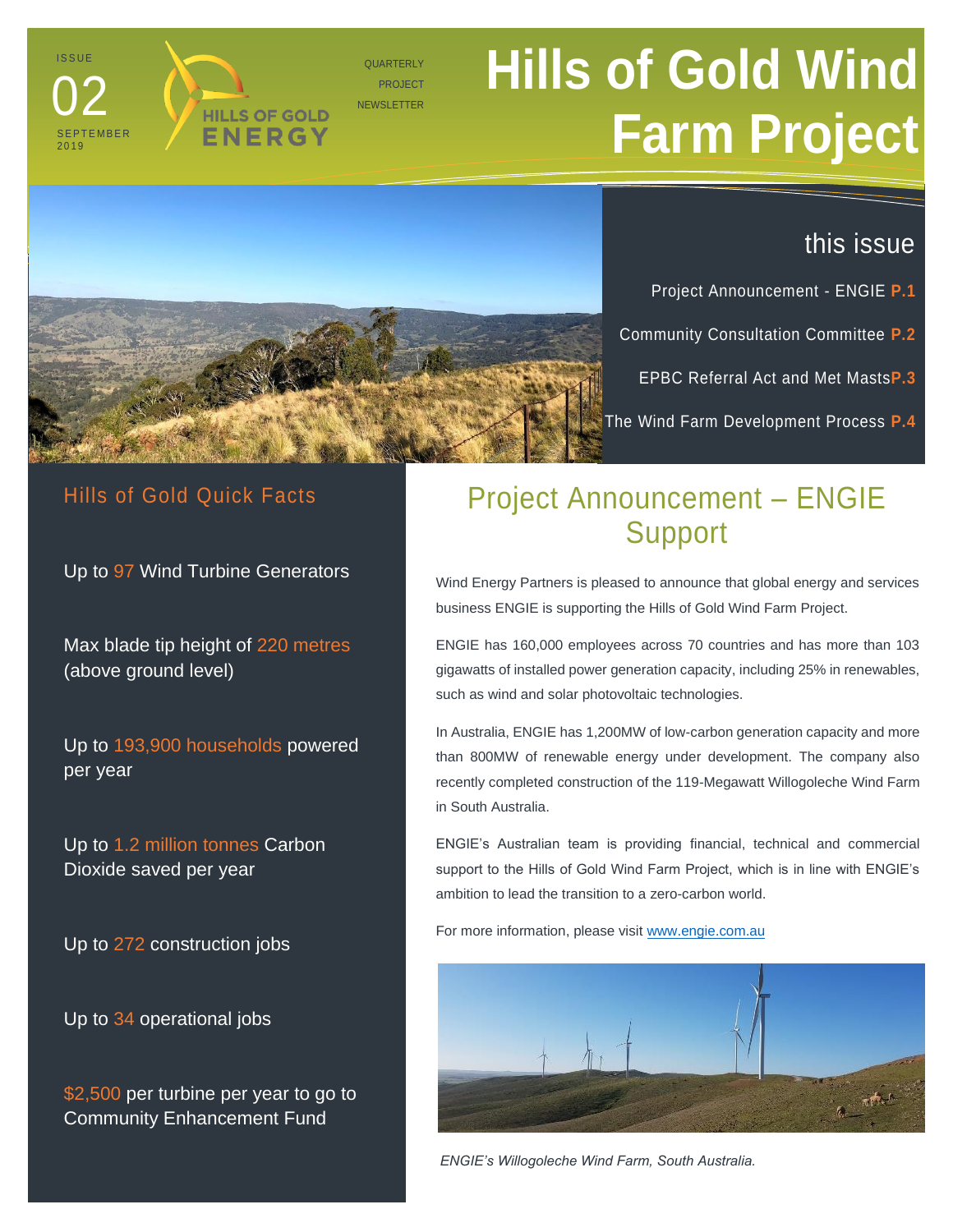*"When I first saw them, I was literally gob-smacked. They're pretty impressive."* 

Dennis, Bothwell community member on the wind turbine blade delivery event at Goldwind Australia's Cattle Hill Wind Farm Project

Video link:

## Community Consultative Committee

Since our last newsletter, the Community Consultative Committee ("CCC") for the Hills of Gold Wind Farm Project has formed and two meetings have been held, the first on 12th June and the second on 18th September, 2019.

The meetings were held in the Nundle Library and attended by 13 community representatives from local councils, stakeholder groups and the Hills of Gold Project developer, Wind Energy Partners.



The CCC process is a structured community engagement activity required by the NSW Department of Planning, Industry and Environment, and designed to ensure stakeholder groups are kept informed of the status of State Significant Projects, and that feedback is provided on key issues that may arise during the development of projects.

A Project Update was presented by Wind Energy Partners at each meeting, and all community representatives present contributed to general discussion on matters such as the visual impact of the wind farm, the Community Enhancement Fund, noise, schedule of biodiversity surveys and methodologies, cultural heritage considerations and the wind farm development schedule and process.

The Minutes of the Meeting for June are available on the Hills of Gold Wind Farm website, located at the following link: [www.hillsofgoldenergy.com/ccc.](http://www.hillsofgoldenergy.com/ccc) The Minutes of Meeting for September will also be posted at this location once finalised.

All members of the Nundle, Hanging Rock and broader community are encouraged to engage with CCC representatives as a resource for accessing up-to-date project information and opportunity to pose questions for representatives to raise during the meetings. This is in additional to other community consultation avenues, such as via the Hills of Gold website (www.hillsofgoldenergy.com) or via email at info@hillsofgoldenergy.com.

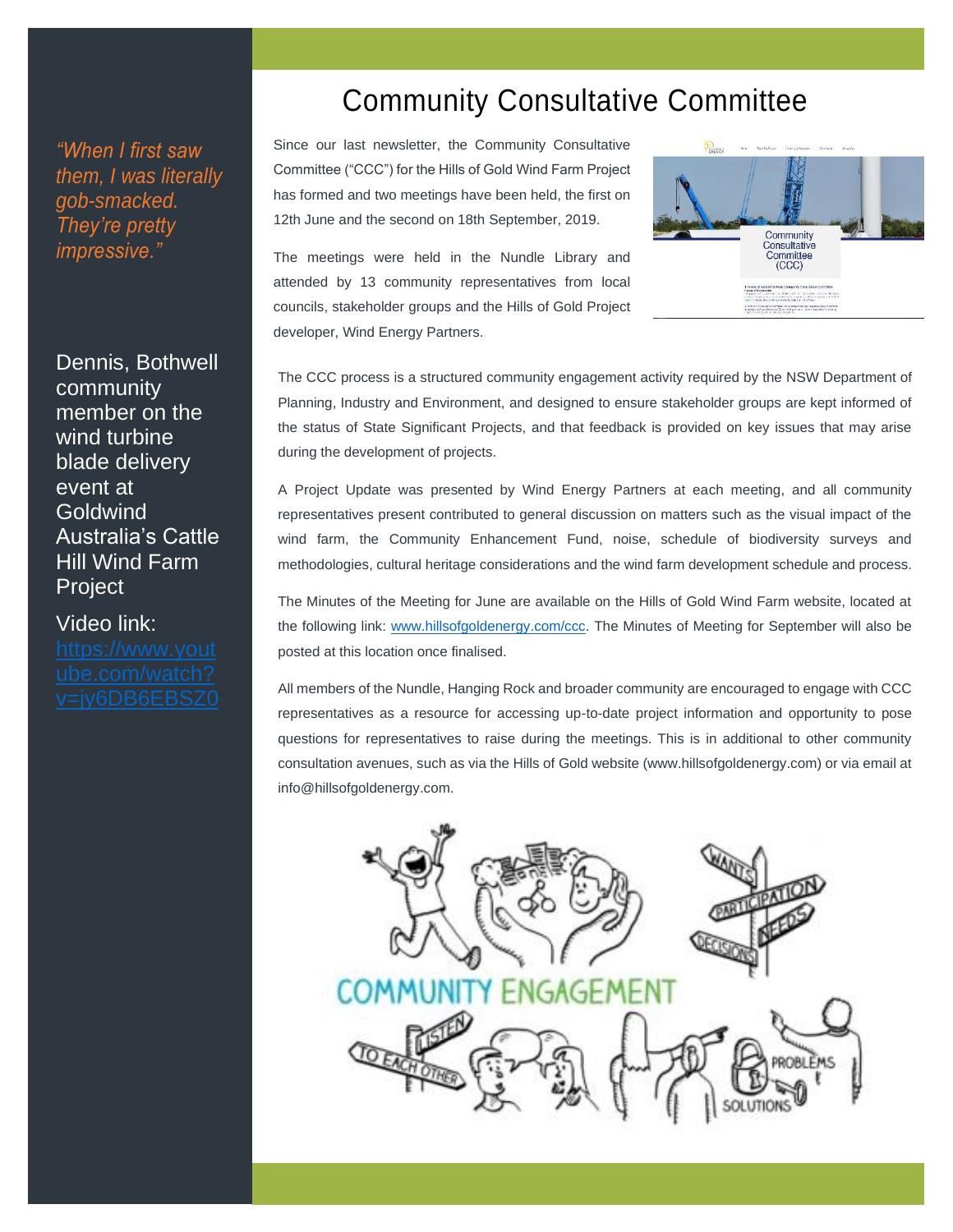## EPBC Act Referral Lodgement

Wind Energy Partners have lodged an Environmental Protection and Biodiversity Conservation (EPBC) Act referral as part of the development of the Hills of Gold Wind Farm Project.

Proponents of wind farm projects are required to assess whether their action has the potential to impact Matters of National Environmental Significance or "MNES". Examples of impacts to MNES include such things as National heritage places, threatened species and ecological communities migratory species, wetlands of international importance and others.

The biodiversity surveys currently underway and scheduled for 2019 and 2020 will allow the identification and survey of the following and other threatened species and ecological community within the project area and will play a pivotal role in the decision-making process to avoid or minimise impacts.

For more information, the EPBC Act referral is available for viewing and public comment at the following website link: [http://epbcnotices.environment.gov.au/publicnoticesreferrals/.](http://epbcnotices.environment.gov.au/publicnoticesreferrals/) 

| <b>MNES</b>                                                                                | <b>Wind Farm Development</b><br>Corridor                                                                | <b>Transmission Line</b><br><b>Investigation Area</b>                                                  |
|--------------------------------------------------------------------------------------------|---------------------------------------------------------------------------------------------------------|--------------------------------------------------------------------------------------------------------|
| <b>Threatened Ecological Communities</b>                                                   |                                                                                                         |                                                                                                        |
| White Box - Yellow Box<br>– Blakelys Red Gum<br>Grassy Woodland<br>(critically endangered) | Significant impact unlikely                                                                             | Potential for direct impact of<br>the TEC mapped within the<br>transmission line investigation<br>area |
| <b>Threatened flora species</b>                                                            |                                                                                                         |                                                                                                        |
| Bluegrass (vulnerable)                                                                     | Significant impact unlikely                                                                             | Significant impact unlikely                                                                            |
| Small Snake Orchid<br>(endangered)                                                         | Potential for significant impact<br>if identified within footprint                                      | Potential for significant impact<br>if identified within footprint                                     |
| <b>Blackbutt Candlebark</b><br>(vulnerable)                                                | Significant impact unlikely due<br>to limited habitat                                                   | Potential for significant impact<br>if identified within footprint                                     |
| Fragrant Pepperbush<br>(vulnerable)                                                        | Impact unlikely due to limited<br>habitat                                                               | Potential for significant impact<br>if identified within footprint                                     |
| Austral Toadflax<br>(vulnerable)                                                           | Potential for significant impact<br>if identified within footprint                                      | Potential for significant impact<br>if identified within footprint                                     |
| Threatened fauna species                                                                   |                                                                                                         |                                                                                                        |
| Booroolong Frog<br>(endangered)                                                            | Significant impact unlikely, as<br>project unlikely to directly<br>impact on hydrology in Peel<br>River | Significant impact unlikely                                                                            |
| Regent Honeyeater<br>(critically endangered)                                               | Significant impact unlikely                                                                             | Potential to impact of suitable<br>habitat within investigation<br>area                                |
| Spotted-tailed Quoll<br>(endangered)                                                       | Significant impact unlikely                                                                             | Significant impact unlikely                                                                            |
| Greater Glider (vulnerable)                                                                | Significant impact unlikely                                                                             | Significant impact unlikely                                                                            |
| Brush-tailed Rock-wallaby<br>(vulnerable)                                                  | Significant impact unlikely                                                                             | Significant impact unlikely                                                                            |
| Koala (vulnerable)                                                                         | Significant impact unlikely                                                                             | Significant impact unlikely                                                                            |
| Grey-headed Flying-fox<br>(vulnerable)                                                     | Significant impact unlikely                                                                             | Significant impact unlikely                                                                            |
| Migratory species                                                                          |                                                                                                         |                                                                                                        |
| Fork-tailed Swift                                                                          | Potential for significant impact<br>if identified within footprint                                      | Significant impact unlikely                                                                            |
| White-throated Needletail                                                                  | Potential for significant impact<br>if identified within footprint                                      | Significant impact unlikely                                                                            |
| Satin Flycatcher                                                                           | Significant impact unlikely                                                                             | Significant impact unlikely                                                                            |
| Rufous Fantail                                                                             | Significant impact unlikely                                                                             | Significant impact unlikely                                                                            |



#### MET MASTS ON THE HILL

The Hills of Gold Wind Farm Project reached a significant milestone in the month of July, with the installation and commissioning of two new meteorological masts.

The masts have been constructed at strategic locations within the planned wind farm development corridor. Their purpose is to collect wind and other relevant meteorological information to further understand the localized climatic conditions at the site and assist in developing the most optimal wind turbine layout and configuration.

The masts are 110 metres above ground level in height and have specialized weather sensors and instrumentation located at specific heights, to collect and measure differences in wind and weather data at various elevations.

The two new masts are in addition to the existing met mast located to the north-east of the wind farm development corridor, and Light Detection and Ranging unit or "LIDAR", which is currently in use to capture and collect additional wind data.

The masts have been constructed to the relevant Australian and International standards for meteorological masts, and notification has been given to the Civil Aviation Safety Authority, local aerial agricultural associations and operators and aeronautical clubs.